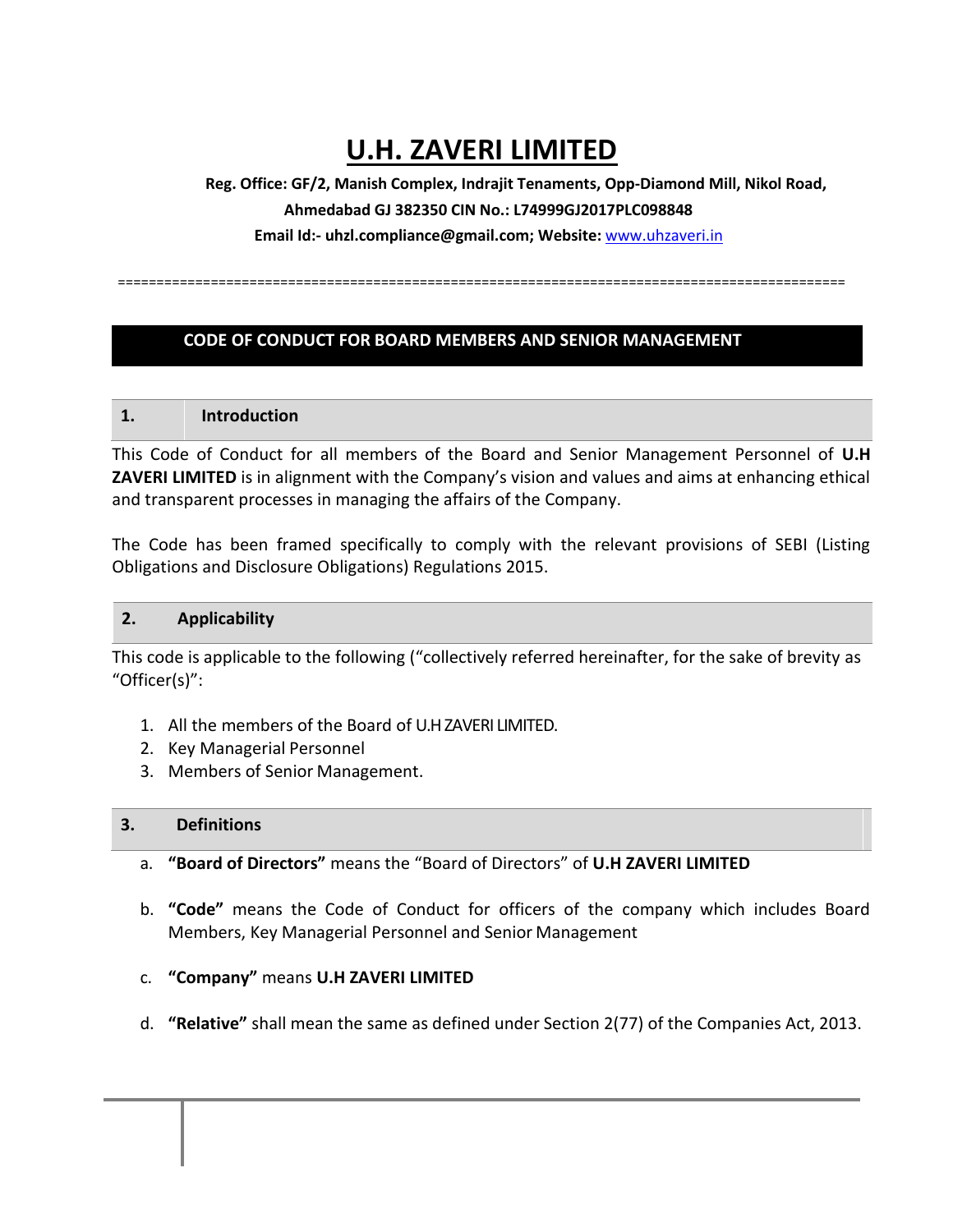- e. **"Independent Director"** means a Director of the Company, not being a Managing or Whole-Time Director or a Nominee Director and who is neither a Promoter nor belongs to the Promoter Group of the Company and who satisfies the criteria of independence as prescribed under the provisions of the Companies Act 2013 (including the rules prescribed thereunder) and the SEBI (Listing Obligations and Disclosure Requirements) Regulations 2015.
- f. **"Interest in transaction"** means any material pecuniary interest in any contract or arrangement, either by himself / herself or through his / herrelative.
- g. **"Key Managerial Personnel"** means "Key Managerial Personnel" as defined under the Companies Act, 2013 and the rules made thereunder.
- h. **"Senior Management" Personnel** shall mean personnel of the Company who are members of its core management team excluding Board of Directors. Normally this would comprise of all members of management one level below the executive Directors, including all functional heads.

*In the Company's context, it covers the KMP's and any appointees at the "CFO" Level.*

## **4. Governing Principles and Responsibilities under the Code**

The purpose of this Code is to outline the principles governing the conduct of the Officers for discharging their functions and duties of the Company, in the following areas:

## • **Honesty and Integrity**

The Officers have to observe honesty, integrity and law abiding behavior and to exercise powers vested in them in good faith in the interest of the Company.

## • **Compliance of Company Policies and applicable laws**

The Officers have to ensure compliance of company's policies and applicable laws.

## • **Conflict of Interest**

Officers should not make any investment, accept any positions or benefits, participate in any transaction or business arrangement or otherwise act in a manner that creates or appears to create a conflict of interest unless they make a disclosure of all such facts and circumstances. A "Conflict of Interest" arises you take actions or have interests that conflict in any way with the interest of the Company.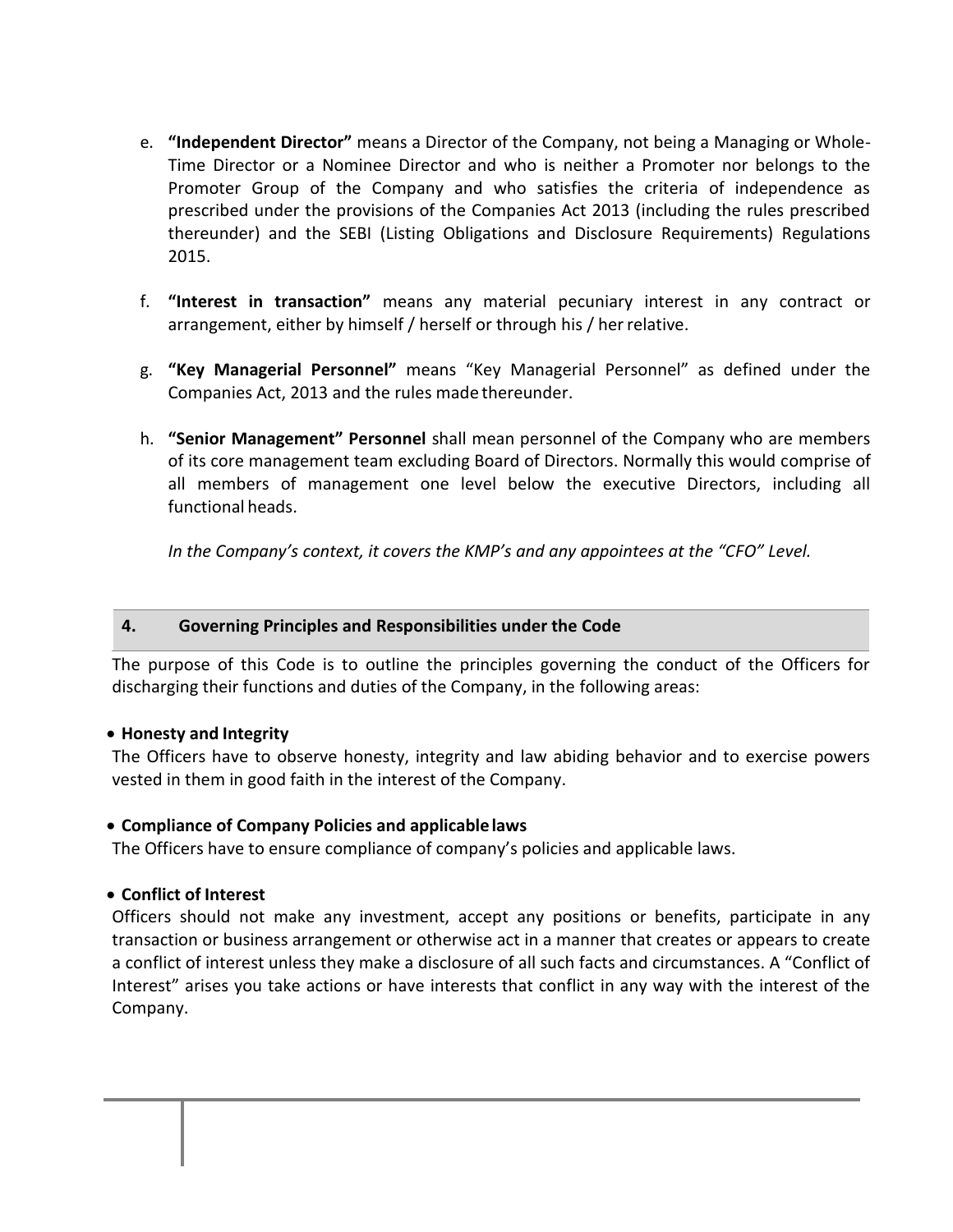# • **Protecting Company's Confidential Information**

- i. Officers shall maintain confidentiality of information acquired during performance of their duties and shall not use it for personal gain or advantage.
- ii. The confidential information shall be disclosed only in case the same is authorized by the Company or such disclosure is required by law.

## •**Disclosure of Company's information to public, press or media**

Disclosure of Company's information shall be made in compliance with the Code of Practices and Procedures for Fair Disclosures, as approved by the Board of Directors.

# •**Company's Assets / Intellectual Property**

Officers shall ensure that assets of the Company are used for Company's business purposes only and will take due care that the Company's assets in their custody/Control are not misappropriated, loaned to others, sold or donated, without proper Company authorization.

They shall also make their best efforts to protect all Intellectual Properties related to the Company.

## •**Gifts**

Officers shall not accept or offer, directly or indirectly, any gifts, donations, remuneration, hospitality, illegal payments or benefits, from customers, vendors, suppliers, consultants of the Company and/or any other person that is intended to influence any business decision related to the Company.

However, hospitality extended by a Business Associate during Training/Conference/Meeting/ Seminar/Workshop shall not constitute violation of the Code.

It is hereby clarified that acceptance of inexpensive gifts, infrequent business meals, celebratory events and entertainment, provided that they are not excessive or create an appearance of impropriety, shall also not constitute violation of the Code.

## •**Protection of Whistle Blower**

Any employee of the Company may report an existing or potential breach of the Code to the Whistle Blower Committee or in exceptional circumstances to the Chairman of the Audit Committee. Upon receipt of such report, the Whistle Blower Committee / Audit Committee shall examine the report and may take suitable corrective or disciplinary action, as they may deem fit.

Appropriate steps shall be taken to protect a whistle blower that raises a concern in good faith and the identity of the whistle blower shall be protected to the extent possible and permitted under law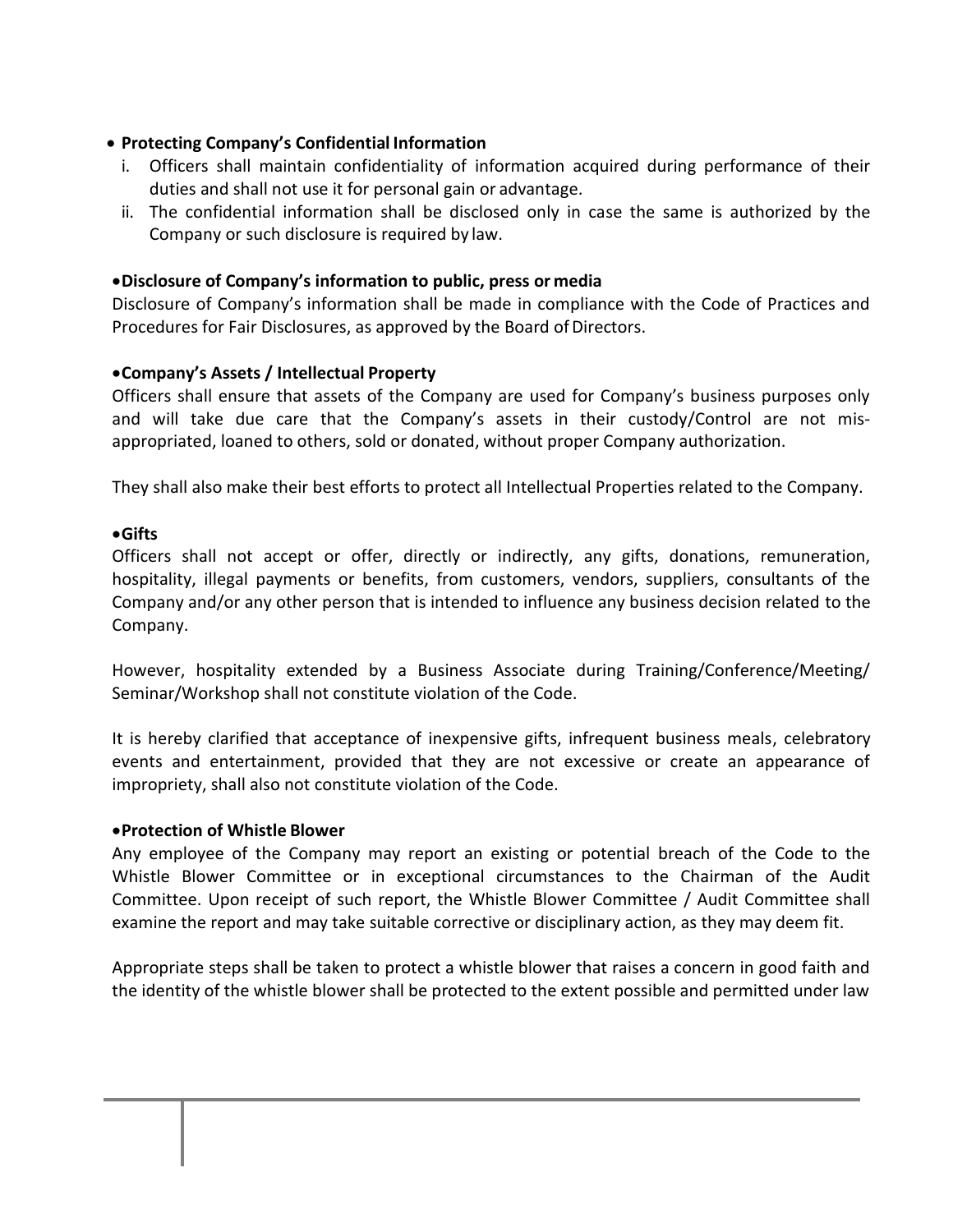# •**Corporate Opportunities**

Except as may be permitted by Board of Directors/Company policy, Officers are prohibited from:

- i. Taking for themselves personally, opportunities that belong to either the Company or are discovered through the use of Company's property, information orposition;
- ii. Using the Company's property, information, or position for personal gain; and
- iii. Competing with the Company.

## **5. Independent Directors**

#### **Code of conduct as per Schedule IV of the Companies Act, 2013**

Independent director will also abide with the code of conduct for Independent Director(s) as provided in Schedule IV of the Companies Act, 2013

#### **6. Duties of Independent Director**

- i. Undertake appropriate induction and regularly update and refresh their skills, knowledge and familiarity with the company;
- ii. Seek appropriate clarification or amplification of information and, where necessary, take and follow appropriate professional advice and opinion of outside experts at the expense of the company;
- iii. Strive to attend all meetings of the Board of Directors and of the Board committees of which he is a member;
- iv. Participate constructively and actively in the committees of the Board in which they are chairpersons or members;
- v. Strive to attend the general meetings of the company;
- vi. Where they have concerns about the running of the company or a proposed action, ensure that these are addressed by the Board and, to the extent that they are not resolved, insist that their concerns are recorded in the minutes of the Board meeting;
- vii. Keep themselves well informed about the company and the external environment in which it operates;
- viii. Not to unfairly obstruct the functioning of an otherwise proper Board or committee of the Board;
- ix. Pay sufficient attention and ensure that adequate deliberations are held before approving related party transactions and assure themselves that the same are in the interest of the company;
- x. Ascertain and ensure that the company has an adequate and functional vigil mechanism and to ensure that the interests of a person who uses such mechanism are not prejudicially affected on account of such use;
- xi. Report concerns about unethical behavior, actual or suspected fraud or violation of the company's code of conduct or ethics policy;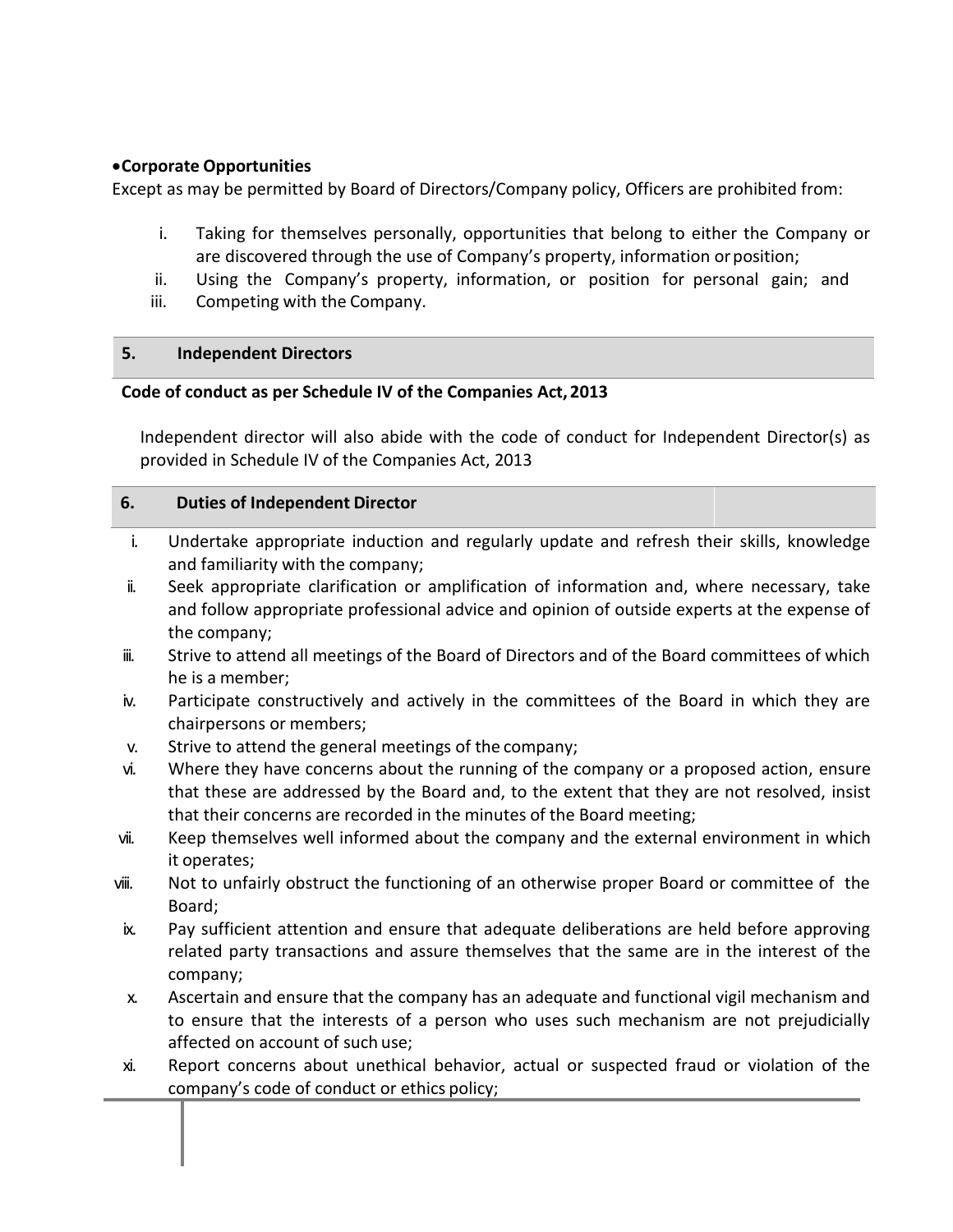- xii. Acting within his authority, assist in protecting the legitimate interests of the company, shareholders and its employees;
- xiii. Not disclose confidential information, including commercial secrets, technologies, advertising and sales promotion plans, unpublished price sensitive information, unless such disclosure is expressly approved by the Board or required by law.

# **7. Disclosure by the director(s) of their concern or interest**

- i. Disclosure regarding concern or interest in any company or companies or bodies corporate, firms, or other association of individuals (including the shareholding) is to be made by each director:
	- At the first meeting of the Board in which he participates as a Director and
	- Thereafter at the first meeting of the Board in every financial year; and whenever there is any change in the disclosures already made, then at the first Board meeting held after such change,
- ii. Every Director of a company who is in any way, whether directly or indirectly, concerned or interested in a contract or arrangement, or proposed contract or arrangement, entered into or to be entered into—
	- With a body corporate in which such Director, or such Director in association with any other Director, holds more than two percent shareholding of that body corporate, or is a Promoter, Manager, Chief Executive Officer of that body corporate; or
	- With a firm or other entity in which, such Director is a partner, owner or member, as the case may be

Shall disclose the nature of his concern or interest at the meeting of the Board in which the contract or arrangement is discussed and shall not participate in such meeting.

It shall be the duty of the Director giving notice of interest to cause it to be disclosed at the meeting held immediately after the date of the notice.

iii. Every Director shall disclose his concern or interest in any company or companies or bodies corporate (including shareholding interest), firms or other association of individuals, by giving a notice in writing in Form No. MBP 1.